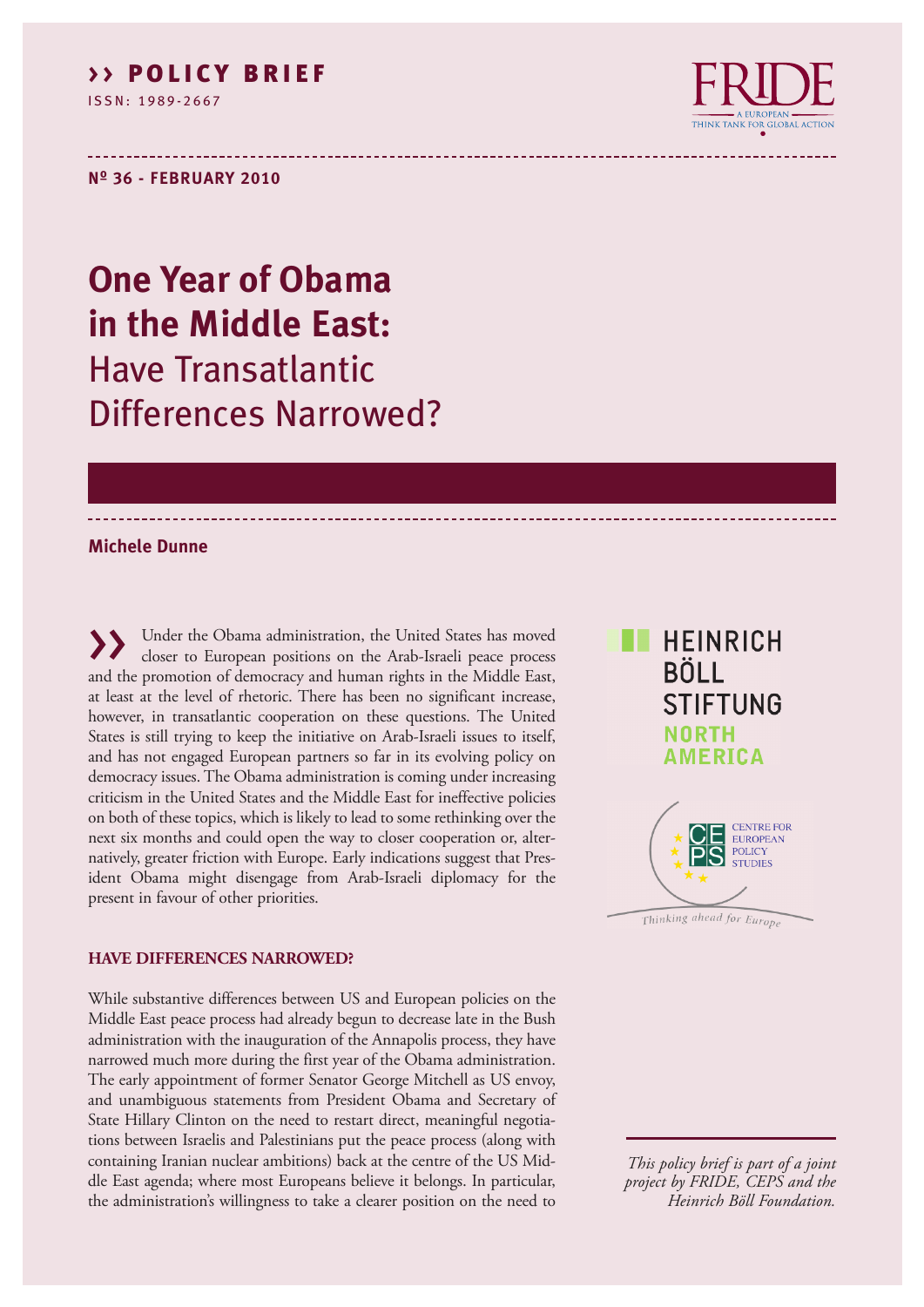# 2

>>>>>>>>>>>> freeze construction in Israeli West Bank settlements – and to have a public confrontation with the Israeli government over the matter – was more in keeping with European preferences. Moreover, the new US willingness to engage Syria and attempt to woo it away from the Iran/Hizbullah/Hamas camp was consonant with European views.

> Although the Obama administration's initial foray into Israeli/Palestinian peacemaking failed due to Israel's refusal of a complete settlement freeze, early in 2010 there was still significant agreement between the United States and Europe on the need to press forward with restarting negotiations. They agreed in general on an approach of pressing Palestinians to enter negotiations – perhaps with a set of assurances from the United States and/or gestures from Israel – with a view to testing Israeli Prime Minister Benjamin Netanyahu's willingness to proceed. Europe and the United States also agreed in general on the need to support Palestinian Prime Minister Fayyad's efforts to build Palestinian Authority institutions. Following the bruising experience of Israel's 'Operation Cast Lead' in Gaza a year earlier, the Obama administration has become more aware of the fragility of Palestinian institutions and infrastructure, as well as developing a greater appreciation of European frustration in having to build and rebuild in the face of ongoing conflict.

> Regarding democracy and human rights in the Middle East, the Obama administration's far softer, quieter approach to the issue in 2009 was music to the ears of many European governments. Obama and Clinton abandoned the strong rhetoric of former President George W. Bush and Secretary of State Condoleezza Rice on the need for radical change in the region in these areas. They adopted instead the themes of 'mutual interest and mutual respect' with the Muslim world (for example, in Obama's June 2009 speech in Cairo) and emphasised the need for human development as much as, or even more than, the need for democracy (for example, in Hillary Clinton's December 2009 speech at Georgetown University).

> Aside from rhetoric, the new administration abandoned Rice's 'transformational diplomacy' for a

return to traditional diplomacy, that is, state to state relations, particularly in the Middle East. The Obama administration did retain the central assistance programmes related to the Bush freedom agenda – the Middle East Partnership Initiative and the Millennium Challenge Account – and even increased their level of funding. But they also shifted democracy funding away from programmes undertaken in cooperation with civil society organisations and towards those implemented in cooperation with governments, as part of the effort to remove irritations in state to state relations. All of these changes brought US policies into closer alignment with European policies, advocating a slower, more patient approach to promoting democracy and human rights.

#### **WHERE DO TRANSATLANTIC DIFFERENCES REMAIN?**

While US and European positions on Middle East peace generally are now quite close, some important differences remain on certain issues and on how best to advance towards shared goals. First and foremost, European diplomats in Washington expressed dismay that in September 2009, the Obama administration backed down from its initial insistence on a full Israeli settlement freeze, and some said in early 2010 that they were still confused about what the new plan is. Other issues over which differences have emerged (within Europe as well as between the United States and Europe) are whether to engage directly with the Palestinian Islamic Resistance Movement (Hamas) and how strongly to support Palestinian claims to East Jerusalem as a future capital. European observers sometimes voice uncertainty about whether the administration actually discourages or quietly encourages such differences (for example on Jerusalem), which might possibly be useful to US officials in their dealings with Congress.

Hamas' role in Palestinian politics remains a difficult issue and one on which anti-terrorism legislation and strong sentiment in the US Congress tie the Obama administration's hands to a great extent. The secular Palestinian leadership might well need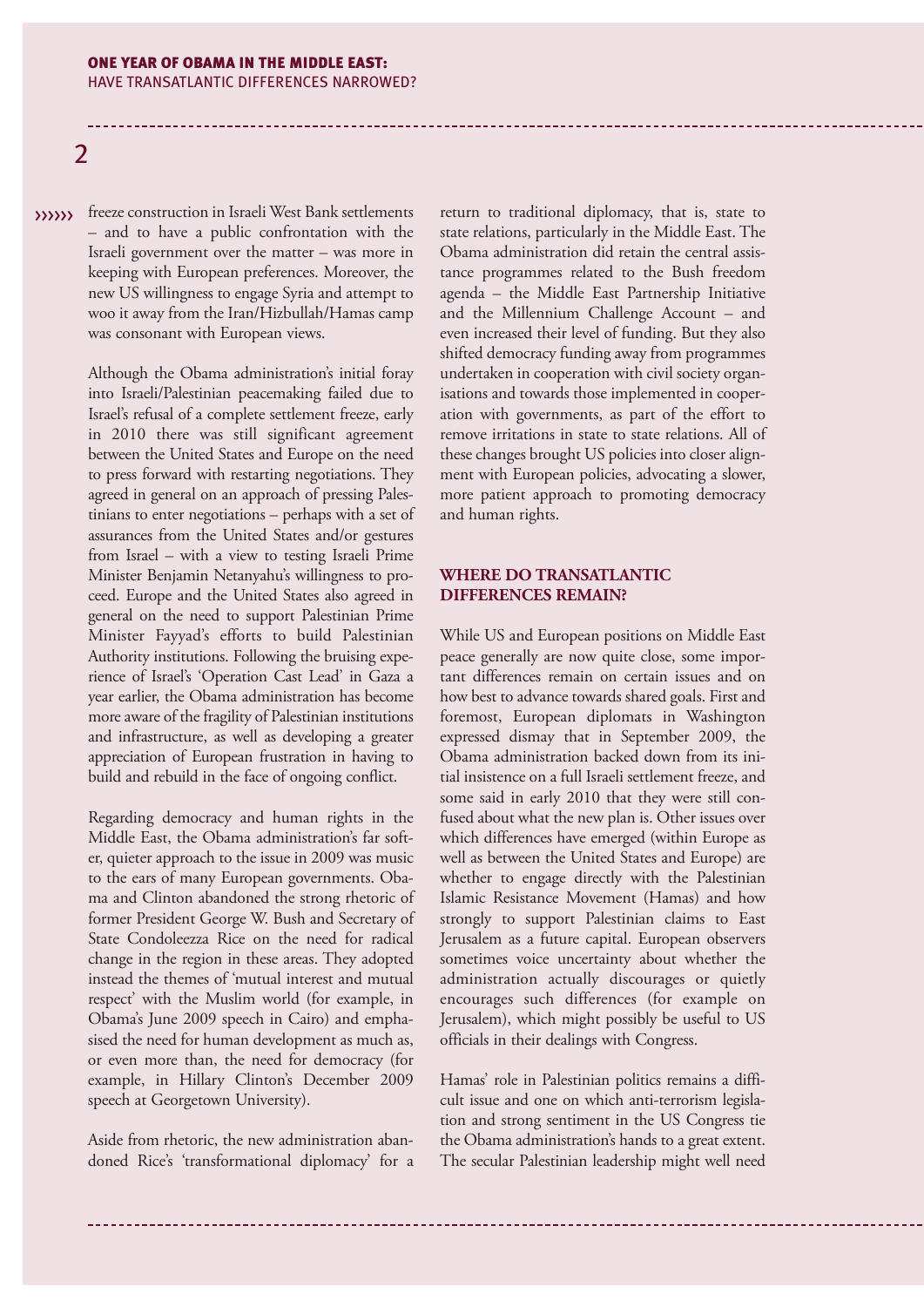to reconcile with Hamas and resume Palestinian electoral politics at some point, whether negotiations with Israel resume or not – an issue on which the United States and Europe could find themselves at odds. Deteriorating conditions in Gaza, and to what extent it is feasible to maintain Gaza's isolation, might also emerge as an area of difference. And there is always the possibility that transatlantic differences over Israel's behaviour could sharpen, particularly should violence surge again in Gaza or the West Bank and Israel react as it has in the past.

Whether differences reemerge on democracy and human rights promotion will depend on events in the region and the Obama administration's internal deliberations. The current domestic turmoil in Iran, unforeseen a year ago, points to the sort

# **'The United States' way of dealing with European allies has not changed much so far'**

of developments that could cause differences. Should there be a sharp increase in protest activity in Egypt or a breakdown in the current *modus vivendi* in Lebanon, for example, it is possible that the United States

and Europe might part company regarding the extent to which outside actors should support one political force or set of claims against another. In addition, there is already some rethinking inside the Obama administration about whether its quietist approach – raising democracy/rights issues privately with governments but refraining from public criticism and rhetoric – should be revised. There are no dividends to show from the policy to date, and expressions of disillusionment from civil society groups in the region are increasing.

#### **IS COOPERATION MORE EFFECTIVE?**

While positions on some issues related to Middle East peace, and on the importance of multilateralism, have altered during the Obama administration, the United States' way of dealing with European allies has not necessarily changed much

so far. There appears to be more regular communication between US and EU envoys and their staff than there is between US officials and European diplomats in Washington. In any case, it appears that the basic messages in US communications with European partners have stayed the same as they were in previous administrations: first, please do not come up with any initiatives of your own and second, please write a cheque to support the Palestinians. This is a source of frustration for European diplomats, who also feel that in general their US counterparts do not share much information on the state of diplomacy with Israelis and Arabs and when they do, share it unevenly – that is, more with British than with other European counterparts.

While the appointment of a senior, experienced US envoy for peace has in general been a positive development in European eyes, it has also highlighted another area of ongoing controversy: the role of the Quartet (EU, US, UN and Russia). The Quartet has been much less active during the Obama administration than it was in the Bush era – issuing only two policy statements in 2009, for example, compared to five in 2008 and at least nine in 2007 – largely because there is an active US envoy. In terms of substantive positions inside the Quartet, the United States and EU have often been in agreement, whereas Russia has often taken off in different directions. But it remains the case that some Europeans resent that the Quartet functions as little more than an international rubber stamp for US policy decisions, and one employed with decreasing frequency at that.

On promoting democracy and human rights, while there is greater US/European harmony now, ironically there is less effective cooperation. US officials working on the follow-up to Obama's June 2009 Cairo speech, for example, have not even considered cooperation with Europe. There are two principal reasons for this. First, there are few Obama administration initiatives in this area so far – and European initiatives such as the Union for the Mediterranean tend not to include the United States – and therefore little on which to cooperate. The economic, scientific, technical initiatives that followed President >>>>>>>>>>>